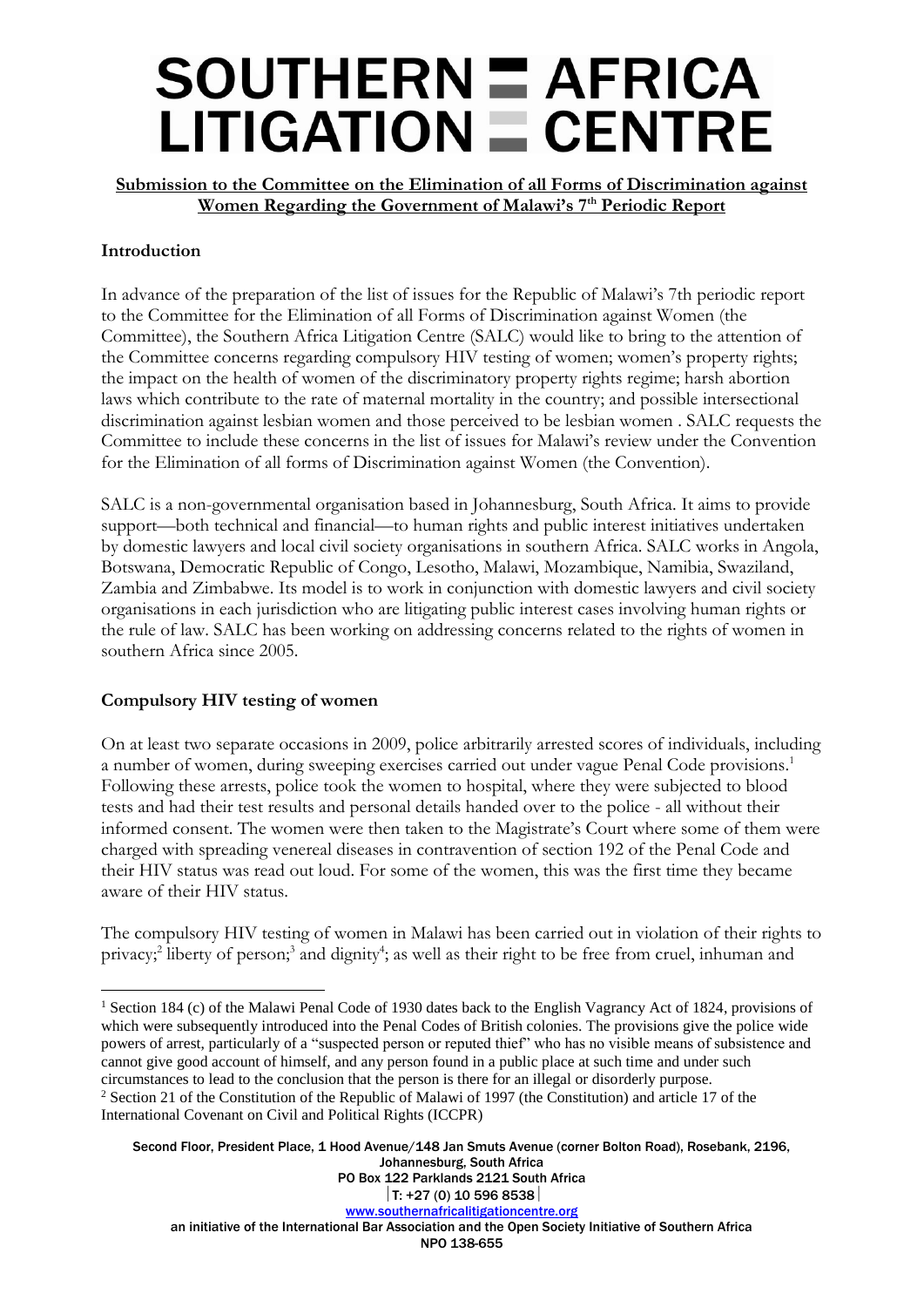# **SOUTHERN E AFRICA**  $LITIGATION = CENTRE$

degrading treatment,<sup>5</sup> as guaranteed in Malawi's national and international human rights laws and treaties. <sup>6</sup> Furthermore, the compulsory HIV testing constitutes a discriminatory practice and a failure on the part of Malawi to meet its commitments under the Convention, $^7$  particularly since men, including those arrested during the sweeping exercises, have been exempted from such testing. In addition, the involvement of the police, medical officers and the courts in this process is a clear violation of Malawi's obligation to ensure that public authorities and institutions refrain from "engaging in any act or practice of discrimination against women."<sup>8</sup>

On 10 March 2011, eleven women from Mwanza, Malawi, filed an application in the Blantyre High Court challenging their subjection to mandatory HIV tests, the admission of the HIV test results as evidence in criminal cases against them, and the public disclosure of their HIV status in open court. SALC worked with a local lawyer and the Centre for the Development of People in this case which was heard on 25 February 2014. No decision has as yet been taken by the court, but judgment is anticipated before mid-2015.

To date, the authorities have failed to publicly take a stance against this discriminatory practice despite provisions of the Conventions requiring them to, "take all appropriate measures, including legislation, to modify or abolish existing laws, regulations, customs and practices which constitute discrimination against women."<sup>9</sup> In addition the failure of Malawi to prevent and suppress such practices constitutes a violation of article 12 of the Convention requiring states to, "eliminate discrimination against women in the field of health care."

In most cases, women subjected to compulsory HIV testing are those perceived as being sex workers. Regardless of the profession of the women, compulsory HIV testing is a violation of human rights. In fact, Article 6 of the Convention recognises that sex workers require special protection against discrimination by providing that states should take measures to "suppress all forms of exploitation of prostitution of women." Furthermore, in the concluding observation of Malawi's 6<sup>th</sup> periodic report, the Committee expressed concern that, "compulsory [HIV] testing for key populations, including sex workers, may result in discrimination."<sup>10</sup> At the time the draft HIV and AIDS Prevention and Management Bill provided for compulsory HIV testing of sex workers. This Bill is yet to be passed into law.

 $\overline{a}$ 

Second Floor, President Place, 1 Hood Avenue/148 Jan Smuts Avenue (corner Bolton Road), Rosebank, 2196,

Johannesburg, South Africa

PO Box 122 Parklands 2121 South Africa

 $|T: +27(0)$  10 596 8538 [www.southernafricalitigationcentre.org](http://www.southernafricalitigationcentre.org/)

an initiative of the International Bar Association and the Open Society Initiative of Southern Africa

NPO 138-655

<sup>3</sup> Section 21 of the Constitution, article 9 of the ICCPR and 6 of the African Charter on Human and Peoples' Rights (African Charter)

<sup>4</sup> Section 19(1) of the Constitution, article 10 of the ICCPR and article 5 of the African Charter

 $5$  Section 19(3) of the Constitution, article 7 of the ICCPR and article 5 of the African Charter. It is also a violation of the Convention against Torture and Other Cruel, Inhuman or Degrading Treatment or Punishment (CAT)

<sup>6</sup> Malawi acceded to the ICCPR on 22 December 1993 and CAT on 11 June 1996. It ratified the African Charter on 17 November 1989

 $<sup>7</sup>$  In particular, articles 2(c), (d), (f), 6 and 12</sup>

<sup>8</sup> Article 2(d) of the Convention

<sup>9</sup> Article 2 (f) , *Ibid*

<sup>&</sup>lt;sup>10</sup> Concluding observations of the Committee on the Elimination of Discrimination against Women, Malawi, Fortyfifth session, 18 January-5 February 2010, CEDAW/C/MWI/CO/6, paragraph 38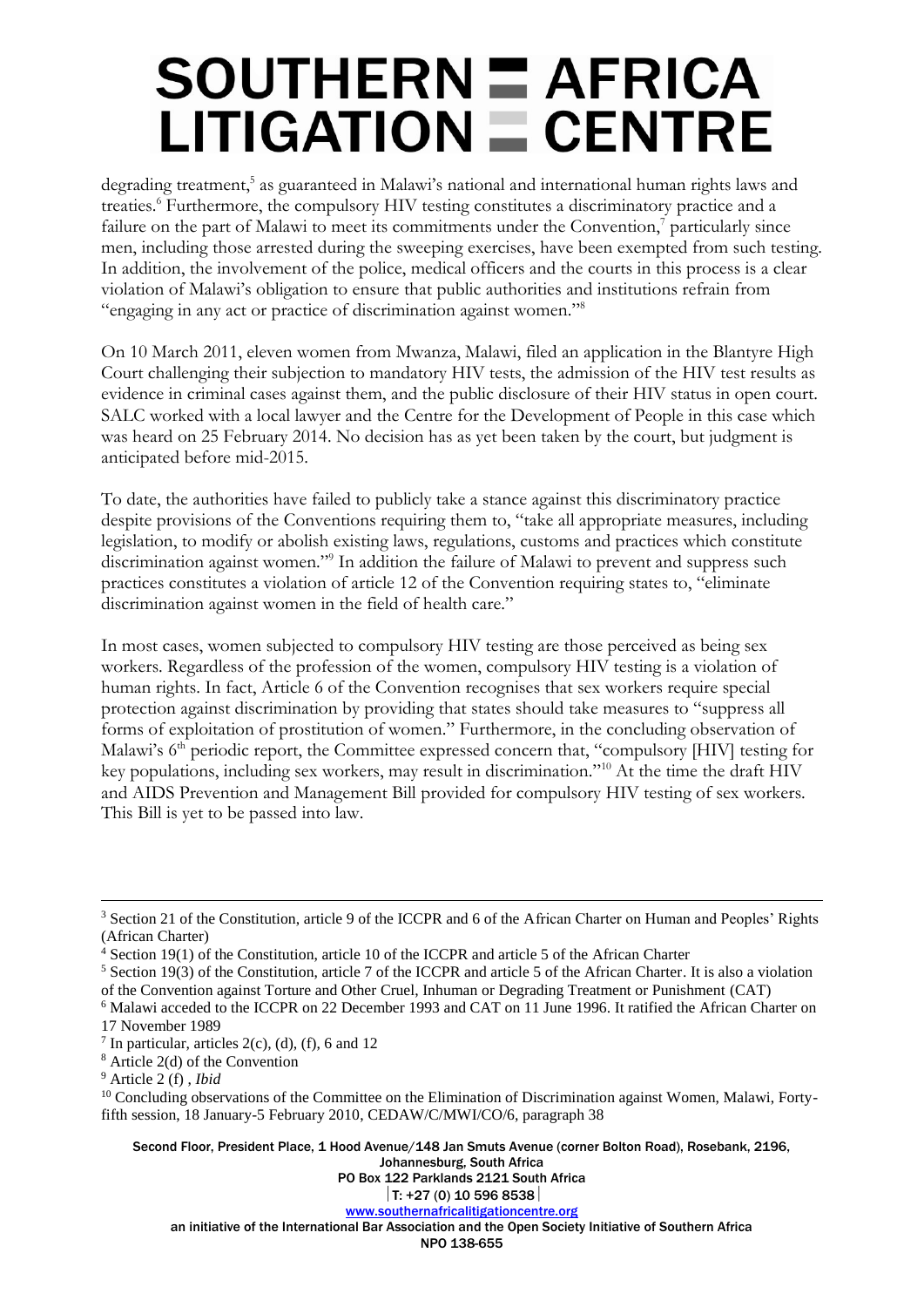## **SOUTHERN E AFRICA**  $LITIGATION = CENTRE$

#### **Women's property rights**

In terms of section 17 of the Married Women's Property Act of 1882, courts in Malawi appear to have some discretion in determining fair distribution of property upon dissolution of marriage.<sup>11</sup> In making such a determination, the courts have to take into account section 24 of the Constitution of the Republic of Malawi (the Constitution), which states that women have the right to equality before the law and non-discrimination, including the right to fair distribution of "jointly held property" upon dissolution of marriage.<sup>12</sup> However, the courts have often interpreted "jointly held property" to exclude non-monetary contributions to marital property. Both these provisions of the law have been applied by courts in Malawi in such a way that women are frequently deprived of their right to property at the time of divorce. In 2009, the Registered Trustees of the Women & Law (Malawi) Research & Education (WLSA-Malawi), together with SALC, the Malawi Human Rights Commission and the Canadian HIV/AIDS Network, presented a constitutional challenge to the prevailing legal interpretation of "jointly held" property. They further challenged the validity of section 17 of the Married Women's Property Act on the grounds that it violates provisions of Malawi's Constitution, in particular sections  $20(1)$  which prohibits discrimination;<sup>13</sup> 24(1)(b)(i) which guarantees equal right of women including to property at dissolution of marriage;<sup>14</sup> and 28 which guarantees the rights of all people to acquire property.<sup>15</sup>

In addition to violating Malawi's Constitution, such an application is a contravention of Malawi's human rights obligations under the Convention.<sup>16</sup> In the concluding observations of Malawi's last review, the Committee expressed concern that, "the interpretation of the divorce law by the High Court, where a woman's non-financial contribution is not taken into account, results in inequality in property distribution during divorce."<sup>17</sup> The Committee further urged Malawi to, "take measures to ensure that the distribution of property during divorce provides for equality and equity for both parties, as provided for in article 16 of the Convention."<sup>18</sup>

Despite this, the discriminatory practice remains in place. In fact, the government in its  $7<sup>th</sup>$  state report states, "In instances of real estate, the law still stands that if title to the property, in this case a house or land, is in the name of the male spouse, the women usually loses out entirely

Second Floor, President Place, 1 Hood Avenue/148 Jan Smuts Avenue (corner Bolton Road), Rosebank, 2196, Johannesburg, South Africa

 $\overline{a}$  $11$  The section provides, "In any question between husband and wife as to the title to or possession of property, either party, . . ., may apply by summons or otherwise (in a summary way) to the High Court or such county court as may be prescribed and the court may, on such an application (which may be heard in private), make such order with respect to the property as it thinks fit.

<sup>&</sup>lt;sup>12</sup> Section 24(1)(b)(i) reads, ""Women have the right to full and equal protection by the law, and have the right not to be discriminated against on the basis of their gender or marital status which includes the right … on the dissolution of marriage … to a fair disposition of property that is held jointly with a husband"

<sup>&</sup>lt;sup>13</sup> "Discrimination of persons in any form is prohibited and all persons are, under any law, guaranteed equal and effective protection against discrimination on grounds of race, colour, sex, language, religion, political or other opinion, nationality, ethnic or social origin, disability, property, birth or other status."

<sup>14</sup> *Supra* note 12

<sup>&</sup>lt;sup>15</sup> "Every person shall be able to acquire property alone or in association with others."

<sup>&</sup>lt;sup>16</sup> In particular, it violates articles  $2(c)$ ,  $2(d)$ ,  $2(f)$ ,  $2(g)$ , 13, 15 and 16

<sup>&</sup>lt;sup>17</sup> Concluding observations of the Committee on the Elimination of Discrimination against Women, Malawi, Fortyfifth session, 18 January-5 February 2010, CEDAW/C/MWI/CO/6, paragraph 42

<sup>18</sup> Paragraph 43, Ibid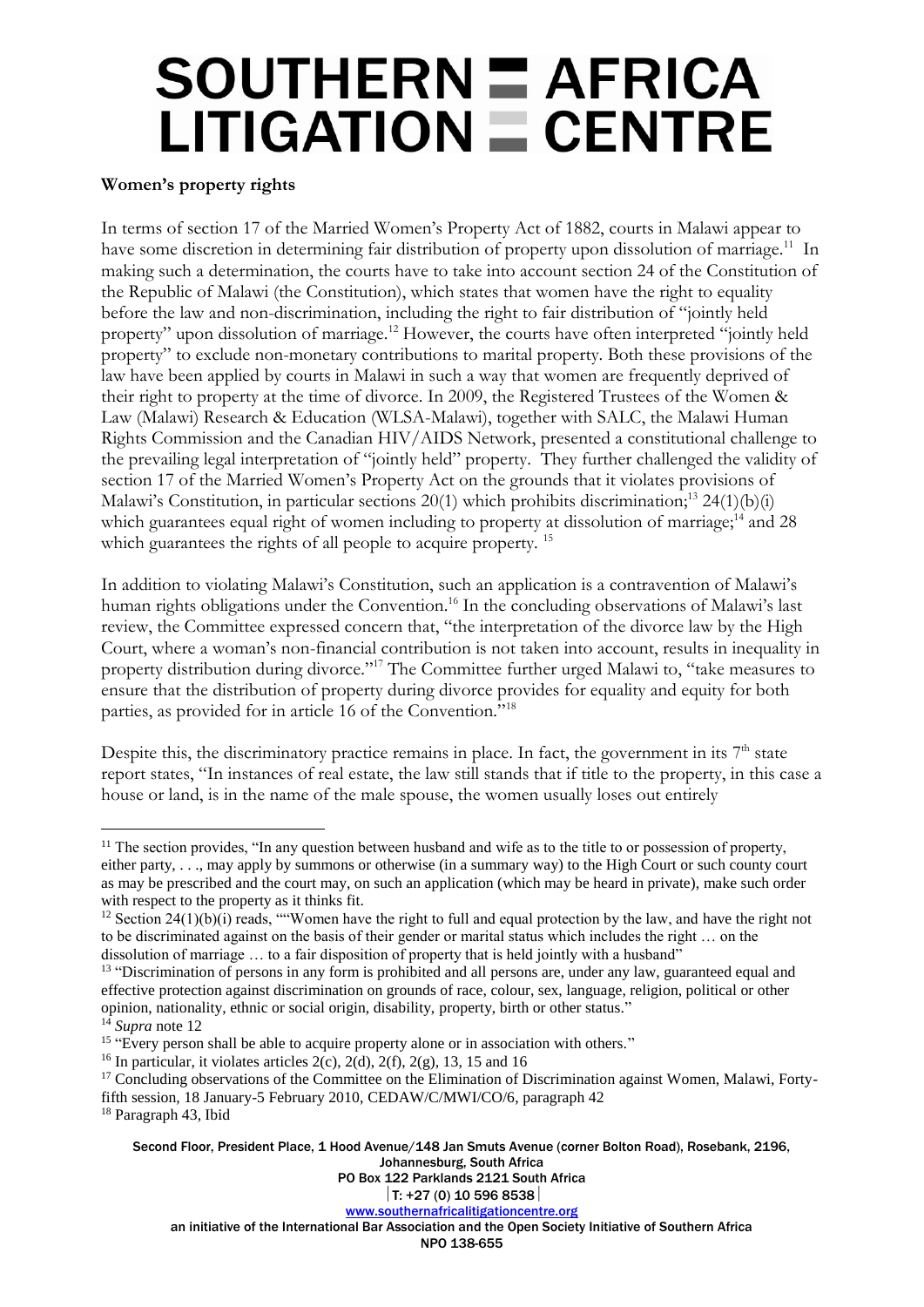### $SOUTHERN  $\equiv$  AFRICA$  $LITIGATION \equiv CENTRE$

notwithstanding contribution made to the property, financial or otherwise."<sup>19</sup> On 28 February 2014, the Constitutional Court issued judgment in the case brought before it finding that WLSA-Malawi did not have the necessary standing. WLSA-Malawi is appealing the decision.

### **Health impact of discriminatory property rights**

 $\overline{a}$ 

The inequality in property rights further impacts the health of women in the country. In the constitutional challenge to the application of the property laws, SALC presented an amicus submission showing how the current application of the Married Women's Property Act presents barriers to accessing property for women that make them vulnerable to HIV and less able to mitigate its impact.<sup>20</sup>

Extensive research has shown that disempowerment, inequality of, and discrimination against women exacerbate their vulnerability to contracting HIV/AIDS and to suffering negatively from the consequences of HIV and AIDS.<sup>21</sup> In particular, laws that discriminate against women with respect to property rights fuel the HIV/AIDS pandemic by reducing women's economic autonomy and thus their ability to protect themselves against transmission and to mitigate HIV's negative impact.<sup>22</sup> The economic dependence of women on their husbands, fuelled by discriminatory

Second Floor, President Place, 1 Hood Avenue/148 Jan Smuts Avenue (corner Bolton Road), Rosebank, 2196, Johannesburg, South Africa

PO Box 122 Parklands 2121 South Africa

<sup>&</sup>lt;sup>19</sup> Consideration of reports submitted by States parties under article 18 of the Convention, Seventh periodic report of States parties due in 2014, Malawi, Date received: 3 July 2014, paragraph 148

<sup>&</sup>lt;sup>20</sup> SALC's Amicus Submission can be accessed at:  $\frac{http://www.southernafricalitigationcenter.org/1/wp-$ 

[content/uploads/2014/03/SALC-Amicus-Submission-for-WLSA-Malawi-property-rights-case.pdf](http://www.southernafricalitigationcentre.org/1/wp-content/uploads/2014/03/SALC-Amicus-Submission-for-WLSA-Malawi-property-rights-case.pdf)

<sup>&</sup>lt;sup>21</sup> See for example: Amaro H and Raj A, "On the Margin: Power and Women's HIV Risk Reduction Strategies" Sex Roles 2000 (2) 723; Kim JC and Watts CH, "Gaining a Foothold: Tackling Poverty, Gender Inequality, and HIV in Africa" *BMJ* 2005, 331; Gupta GR "Gender, Sexuality, and HIV/AIDS: The What, the Why, and the How" *Plenary Address, XIIIth International AIDS Conference, Durban, South Africa*, 12 July 2000; Langen TT, "Gender Power Imbalance on Women's Capacity to Negotiate Self-Protection against HIV/AIDS in Botswana and South Africa" *African Health Sciences* 2005 (5) 188; Strickland RS, "To Have and the Hold: Women's Property and Inheritance Rights in the Context of HIV/AIDS in Southern Africa", *International Centre for Research on Women Working Paper* 2004; Türmen T, "Gender and HIV/AIDS" International Journal of Gynecology and Obstetrics 2003 (28) 411; UNAIDS, "Women, Girls, Gender Equality and HIV", Factsheet, 2012; Varga, *A Network Approach to Women's Property and Inheritance Rights in the Context of HIV/AIDS: the Case of the Justice for Widows and Orphans Project in Zambia*, International Center for Research on Women, 2006; World Health Organisation Department of Gender, Women and Health, "Integration Gender into HIV/AIDS Programmes in the Health Sector: Tool to Improve Responsiveness to Women's Needs, July 2009.

<sup>&</sup>lt;sup>22</sup> See, e.g., Kachingwe et al., Securing women's right to land and livelihoods: a key to ending hunger and fighting AIDS (ActionAid, June 2008), available at

[http://www.landcoalition.org/sites/default/files/legacy/legacypdf/08\\_Women\\_s\\_right\\_to\\_land\\_HIV\\_and\\_Hunger.p](http://www.landcoalition.org/sites/default/files/legacy/legacypdf/08_Women_s_right_to_land_HIV_and_Hunger.pdf?q=pdf/08_Women_s_right_to_land_HIV_and_Hunger.pdf) [df?q=pdf/08\\_Women\\_s\\_right\\_to\\_land\\_HIV\\_and\\_Hunger.pdf](http://www.landcoalition.org/sites/default/files/legacy/legacypdf/08_Women_s_right_to_land_HIV_and_Hunger.pdf?q=pdf/08_Women_s_right_to_land_HIV_and_Hunger.pdf) (accessed at 20 Jan. 2015); Welch et al., "Women's Property Rights as an AIDS Response: Lessons from Community Interventions in Africa," (International Center for Research and Women, 2007), available [http://www.icrw.org/files/publications/Womens-Property-Rights-as-an-](http://www.icrw.org/files/publications/Womens-Property-Rights-as-an-AIDS-Response-Lessons-from-Community-Interventions-in-Africa.pdf)[AIDS-Response-Lessons-from-Community-Interventions-in-Africa.pdf](http://www.icrw.org/files/publications/Womens-Property-Rights-as-an-AIDS-Response-Lessons-from-Community-Interventions-in-Africa.pdf) (accessed on 20 Jan. 2014); "Economic Security for Women Fights AIDS" (The Global Coalition on Women and AIDS, 8 Mar. 2006), available at [http://data.unaids.org/pub/BriefingNote/2006/20060308\\_BN\\_GCWA\\_en.pdf](http://data.unaids.org/pub/BriefingNote/2006/20060308_BN_GCWA_en.pdf) (accessed on 20 Jan. 2014); Villarreal, "Changing customary land rights and gender relations in the context of HIV/AIDS in Africa," Colloque International "Les frontières de la question foncière – At the frontier of land issues" (2006) at 5-9; A Dose of Reality: Women's Rights in the Fight Against HIV/AIDS(Human Rights Watch, March 2005) at 2-3, available at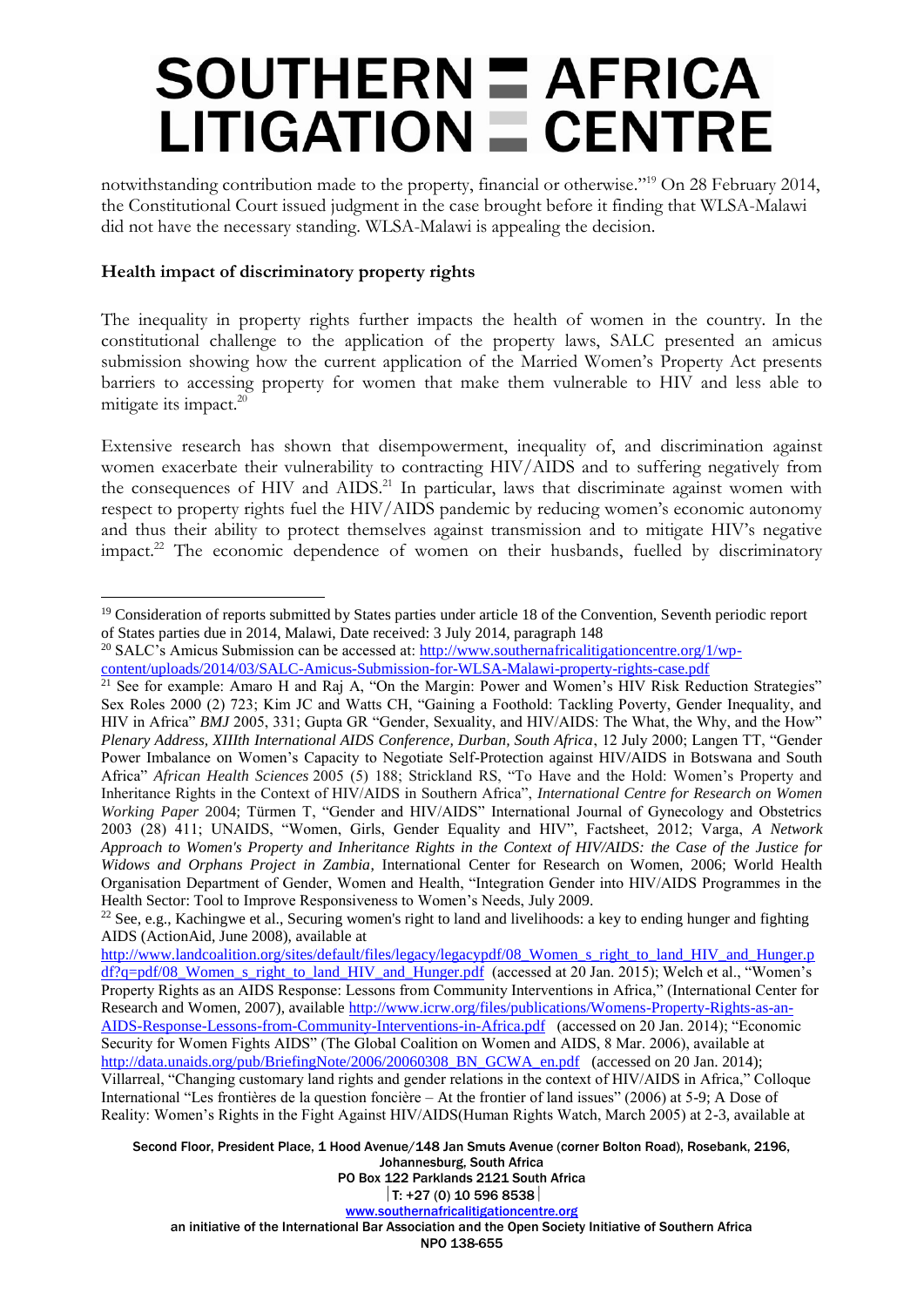# **SOUTHERN E AFRICA**  $LITIGATION = CENTRE$

property laws and practices, makes women less likely to leave violent relationships, insist on the use of a condom, or refuse sex with a partner suspected of, or known to be living with HIV/AIDS. Studies have shown that women in such circumstances are often afraid to insist on condom usage for fear of losing their access to food and shelter for themselves and their children.<sup>23</sup> Economic insecurity also reduces women's ability to mitigate the impact of HIV by making it more difficult for women living with HIV to access HIV testing, medical services and HIV treatment. Fear of loss of economic support if widowed or divorced seriously impedes HIV positive women's efforts to access and adhere to HIV treatment and in some cases prevents them from sharing their HIV status with their partners.<sup>24</sup>

The link between inequality in property rights and HIV is not new to Malawi. Indeed the country's National HIV/AIDS Policy acknowledges the importance of equal property rights in responding to HIV by requiring the government to "ensure women's rights to legal capacity and equality within the family, in matters such as divorce, inheritance, child custody, property, and employment rights."<sup>25</sup> Despite this recognition, the government has failed to bring an end to the discriminatory application of the Married Women Property Act.

#### **Unsafe abortions**

 $\overline{a}$ 

In terms of Malawi's Penal Code, abortions are only permitted to save the life of a pregnant woman. Any person who performs an abortion outside these circumstances faces up to 14 years imprisonment and those who knowingly supply or procure anything to be used in an abortion can be sentenced to three years imprisonment. A woman who has had an abortion can also be sentenced and faces up to seven years imprisonment.<sup>26</sup> Malawi's abortion laws are the strictest in the region.

The Committee has on a number of occasions expressed concern regarding unsafe abortions in Malawi and their contribution to maternal mortality in the country.<sup>27</sup> In its concluding observations to Malawi's 6<sup>th</sup> periodic report, the Committee recommended that Malawi, "review the laws relating

Johannesburg, South Africa PO Box 122 Parklands 2121 South Africa  $|T: +27(0)$  10 596 8538 [www.southernafricalitigationcentre.org](http://www.southernafricalitigationcentre.org/) an initiative of the International Bar Association and the Open Society Initiative of Southern Africa NPO 138-655

Second Floor, President Place, 1 Hood Avenue/148 Jan Smuts Avenue (corner Bolton Road), Rosebank, 2196, <http://www.hrw.org/sites/default/files/reports/doseOfReality2005.pdf>(accessed on 20 Jan. 2015); Strickland, To have and to hold: women's property and inheritance rights in the context of HIV/AIDS in sub-Saharan Africa (International Center for Research on Women, June 2004); Policy Paralysis, available at [http://www.icrw.org/files/publications/To-Have-and-To-Hold-Womens-Property-and-Inheritance-Rights-in-the-](http://www.icrw.org/files/publications/To-Have-and-To-Hold-Womens-Property-and-Inheritance-Rights-in-the-Context-of-HIV-AIDS-in-Sub-Saharan-Africa.pdf)[Context-of-HIV-AIDS-in-Sub-Saharan-Africa.pdf](http://www.icrw.org/files/publications/To-Have-and-To-Hold-Womens-Property-and-Inheritance-Rights-in-the-Context-of-HIV-AIDS-in-Sub-Saharan-Africa.pdf) (accessed at 20 Jan. 2015) <sup>23</sup> White et al., Beyond Inequalities: Women in Malawi (Women and Law in Southern Africa Research and Education Trust, 2005) at 30 <sup>24</sup> Hidden in the Mealie Meal: Gender-Based Abuses and Women's HIV Treatment in Zambia (Human Rights) Watch, Dec. 2007) at 26-31, available<http://www.hrw.org/sites/default/files/reports/zambia1207web.pdf> (accessed on 20 Jan. 2015). This study further found that women identified their unequal property rights and inability to protect their property rights as "a major factor impeding their access to ART and their ability to adhere to treatment." Id. at 31  $^{25}$  Ministry of Health, National HIV/AIDS Policy (June 2003), section 5.2.1, available at [http://www.ilo.org/wcmsp5/groups/public/---ed\\_protect/---protrav/--](http://www.ilo.org/wcmsp5/groups/public/---ed_protect/---protrav/---ilo_aids/documents/legaldocument/wcms_125540.pdf) [ilo\\_aids/documents/legaldocument/wcms\\_125540.pdf](http://www.ilo.org/wcmsp5/groups/public/---ed_protect/---protrav/---ilo_aids/documents/legaldocument/wcms_125540.pdf) (accessed on 20 Jan. 2015).  $\frac{26}{6}$  Section 149 – 151 of the Penal Code of 1930. <sup>27</sup> Including in CEDAW/C/MWI/CO/5, paragraph 31 and CEDAW/C/MWI/CO/6, paragraph 37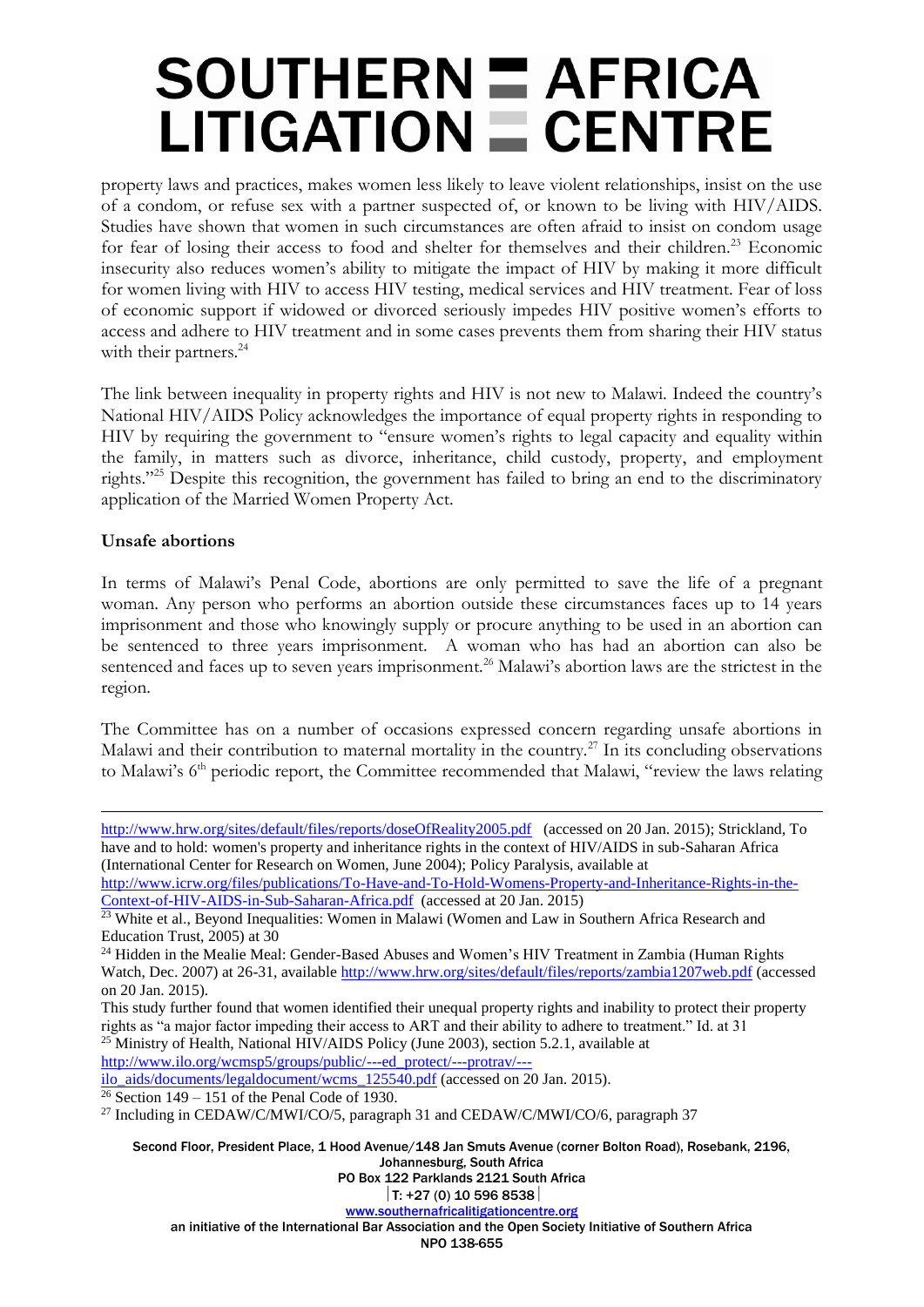# $SOUTHERN  $\equiv$  AFRICA$  $LITIGATION \equiv CENTRE$

to abortion with a view to removing the punitive provisions imposed on women who undergo an abortion, providing them with access to quality services for the management of complications arising from unsafe abortion and reducing maternal mortality rates…"<sup>28</sup>

In its 6<sup>th</sup> periodic report, Malawi stated that the country's Gender Commission had made a recommendation for criminal laws penalising abortion to be altered "in the least in order to ensure the enjoyment of reproductive rights by females." <sup>29</sup> Four years later, in its 7th report, the state once again acknowledged the link between unsafe abortions and maternal mortality, as well as the need to review legislation relating to abortion.<sup>30</sup> Despite this recognition by the state, progress in this area remains very slow and women in the country continue to be subjected to unsafe abortions due to a lack of an alternative, legal option.

### **Criminalisation of same sex acts between women**

In 2011, President Bingu Wa Mutharika approved an amendment to the Penal Code which provides a punishment of up to five years imprisonment for same sex acts between women. SALC is concerned that, as a result of this criminalisation, women seen to be engaging in same sex acts will be subjected to intersectional discrimination. SALC is particularly concerned that this amendment will limit access to services, including health care services, for lesbian women and/or those perceived to be lesbian. Due to the discrimination women already experience, the additional discrimination based on sexual orientation is likely to affect them to a greater degree than men in a similar position. The Committee has called on states to, "legally recognise and prohibit such intersecting forms of discrimination and their compounded negative impact on the women concerned… also … to adopt and pursue policies and programmes designed to eliminate such occurrences…" <sup>31</sup> The passing of this amendment therefore, not only constitutes discrimination based on sexual orientation, but also a retrogressive step in the realisation of Malawi's obligations to eliminate all forms of discrimination against women.

#### **Conclusion and Recommendations**

 $\overline{a}$ 

Malawi has shown its willingness to engage with the Committee and has submitted a number of reports in terms of the Convention. While the country has no doubt made progress since submitting its initial report in 1988, areas of concern relating to discrimination against women in law and practice remain. As shown in this submission, the Committee has in the past raised concern regarding compulsory HIV testing, discriminatory property rights and the abortion laws. However, as Malawi has failed to implement measures to eradicate these concerns, there is a need for the

Second Floor, President Place, 1 Hood Avenue/148 Jan Smuts Avenue (corner Bolton Road), Rosebank, 2196, Johannesburg, South Africa

<sup>&</sup>lt;sup>28</sup> Concluding observations of the Committee on the Elimination of Discrimination against Women, Malawi, Fortyfifth session, 18 January-5 February 2010, CEDAW/C/MWI/CO/6, paragraph 37 *Ibid*

<sup>&</sup>lt;sup>29</sup> Consideration of reports submitted by States parties under article 18 of the Convention, Sixth periodic report of States parties, Malawi, 20 October 2008, paragraph 240

<sup>&</sup>lt;sup>30</sup> Consideration of reports submitted by States parties under article 18 of the Convention, Seventh periodic report of States parties due in 2014, Malawi, Date received: 3 July 2014, paragraph 180

<sup>&</sup>lt;sup>31</sup> Committee on the Elimination of Discrimination Against Women, General Recommendation No. 28 on the core obligations of States parties under article 2, paragraph 18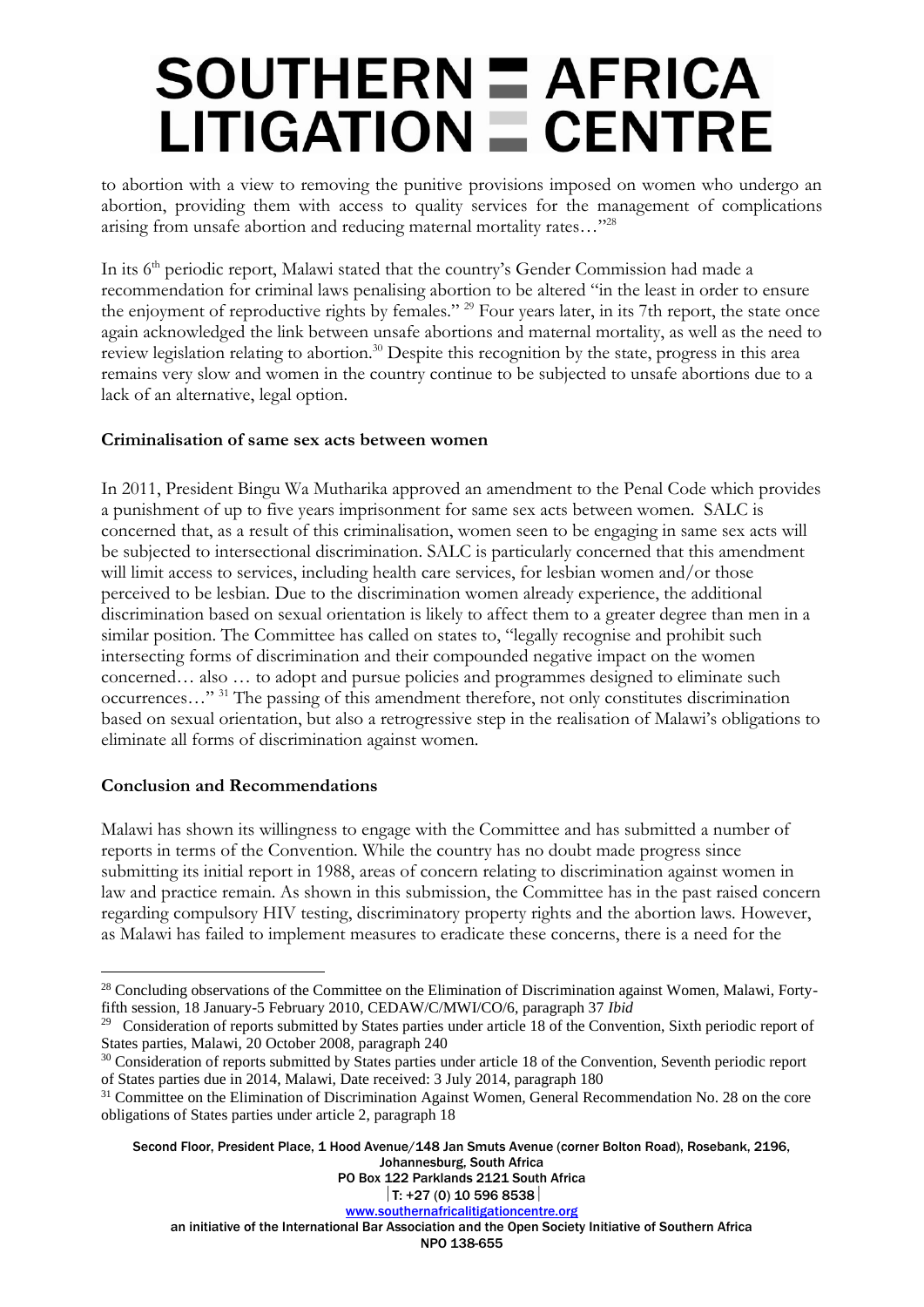# **SOUTHERN = AFRICA**  $LITIGATION = CENTRE$

concerns to be raised again during Malawi's 7<sup>th</sup> periodic review. SALC therefore requests the Committee to include the concerns raised in this submission in the list of issues for consideration of Malawi's 7<sup>th</sup> periodic report. SALC specifically requests the Committee to seek clarification from the government of Malawi regarding the following:

- i) Compulsory HIV testing
	- The extent to which Malawi has ensured that compulsory HIV testing of any group is not included in the HIV and AIDS Prevention and Management Bill, or any other legislation;
	- Legal, policy and other measures Malawi has put in place to ensure police, courts and other institutions are not permitted, or enabled to subject arrested, detained or other women to compulsory HIV testing;
	- Information regarding training and/or other measures in place, to ensure medical practitioners are aware of and adhere to ethical dimensions in HIV testing, including informed consent and confidentiality, as well as counseling options, regardless of the perceived profession of those being tested;
	- Steps Malawi has taken to investigate and provide redress, including compensation and psychological counseling, to women who have been subjected to compulsory HIV testing by police and the courts;
- ii) Women's property rights
	- Considering the recognition by Malawi of the discriminatory effects of the interpretation of laws relating to divorce; the steps being taken to end the discriminatory interpretation and application of sections 24 of the Constitution and 17 of the Married Women's Property Act, including through legal reform;
	- In the absence of legislative measures, guidelines that have been put in place by Malawi to assist courts in ensuring an interpretation of the common law on divorce that is equitable for women;
	- The time frame envisaged by Malawi for reforming laws relating to divorce to bring them in line with Malawi's international obligations under the Convention;
	- Steps being taken to ensure genuine consultation and participation of civil society and other key stakeholders in the process of reforming discriminatory practices, policies and laws related to women's property rights;
- iii) Property rights and health of women
	- In view of the recognition by Malawi of the negative effects of discriminatory property rights on the health of women; the steps being taken by Malawi to ensure laws, policies and practices related to property rights in the country are aligned with the country's national HIV/AIDS policy
- iv) Abortion law
	- The current status of the legal reform process relating to the abortion laws and the steps being undertaken to ensure genuine consultation and participation of civil society in this process; and

Second Floor, President Place, 1 Hood Avenue/148 Jan Smuts Avenue (corner Bolton Road), Rosebank, 2196, Johannesburg, South Africa PO Box 122 Parklands 2121 South Africa  $|T: +27(0)$  10 596 8538

[www.southernafricalitigationcentre.org](http://www.southernafricalitigationcentre.org/) an initiative of the International Bar Association and the Open Society Initiative of Southern Africa NPO 138-655